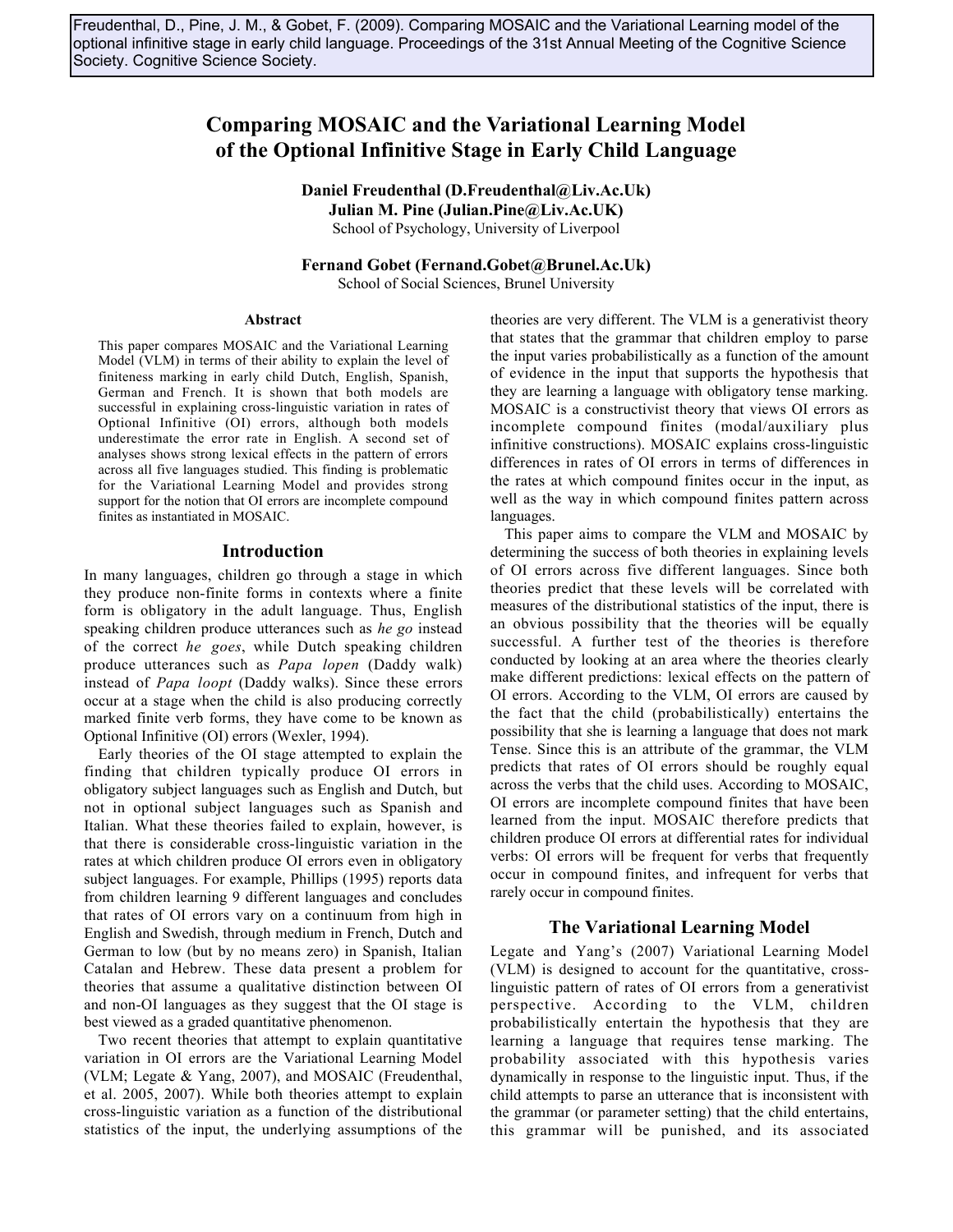probability lowered. According to the VLM, children initially entertain the possibility that they are learning a language that does not have tense marking (such as Mandarin Chinese). For children learning tense-marking languages, this means that they will initially produce incorrect utterances that lack inflection (i.e. OI errors). As children are subjected to input that is inconsistent with this hypothesis, they will gradually abandon this hypothesis in favour of the correct hypothesis that they are learning a tense-marking language. As a result, the number of untensed utterances that they produce will gradually decrease. An important feature of the VLM is that the speed with which a hypothesis is abandoned is dependent on the amount of evidence against that hypothesis that the child encounters in the linguistic input. Thus, in languages with rich verb morphology (such as Spanish) children will quickly converge on the hypothesis that they are learning a tensemarking language. In languages with impoverished verb morphology (such as English), this will take longer, and children are expected to produce more OI errors.

Legate and Yang (2007) test their model by analysing input from three different languages: English, French and Spanish. They determine the amount of evidence for a tense-marking language (or a [+Tense] grammar) by analysing utterances from corpora of child directed speech. Utterances that contain verb forms that are overtly tensed or display tense-dependent morphology are counted as rewarding a [+Tense] grammar, while (verbal) utterances that do not display tense or tense-dependent morphology punish a [+Tense] grammar. Applying their analysis to English, French and Spanish, Legate and Yang find that the proportions of verbal utterances that reward the [+Tense] grammar are .53, .70 and .80 respectively. These numbers correspond well with rates of OI errors for these languages that are reported in the literature; English is generally considered a language with high rates of OI errors, French is an intermediate language, while OI errors in Spanish are rare. It could, however, be argued that these languages do not constitute a particularly strong test of the VLM, as they are relatively far apart on the continuum of OI languages. One of the aims of this paper is therefore to provide a stronger test of the VLM by including two additional intermediate OI languages: Dutch and German.

## **MOSAIC**

MOSAIC (Model Of Syntax Acquisition In Children) is a computational model that has already been applied to the simulation of the OI phenomenon in English, Spanish, Dutch and German (Freudenthal et al., 2005, 2007). MOSAIC learns to produce output corpora of increasing Mean Length of Utterance (MLU) from input consisting of orthographically transcribed child directed speech. Importantly, MOSAIC does this without employing any abstract linguistic knowledge. That is to say, MOSAIC is a simple distributional analyser that is dependent on crosslinguistic differences in the distributional statistics of its input to simulate cross-linguistic differences in the

characteristics of early child speech. The version of MOSAIC used for the simulations reported in this paper combines MOSAIC's utterance-final bias (as described in Freudenthal et al. 2007) with a smaller utterance-initial bias (A preliminary version of this model is described in Freudenthal et al. (2005)). It employs right edge learning, in which the representation of an utterance is slowly built up by starting at the end (right edge) of the utterance and slowly working its way to the beginning of the utterance. Right edge learning allows MOSAIC to produce (incomplete) utterance-final phrases, which resemble certain types of child error, including subject omission errors (e.g. *go to the shops*). MOSAIC's right edge learning is complemented with a (slower) left edge learning mechanism. This mechanism, which builds up representations from the beginning of the utterance, allows for the association of short utterance-initial phrases with (longer) utterance-final phrases, resulting in output with missing sentence-internal elements. MOSAIC simulates OI errors by producing compound constructions (modal/auxiliary plus infinitive constructions) with missing modals/auxiliaries (e.g *he (can) go to the shops)*. MOSAIC has been shown to successfully simulate differential rates of OI errors in English, Dutch, German and Spanish. The differential rates of OI errors in these languages are explained by the number of compound constructions in the input and the way in which these compounds pattern. English, which has many compound constructions, has high rates of OI errors. Dutch and German do not have very high rates of compound constructions, but the fact that these languages are SOV/V2 languages means that non-finite forms occur in utterance-final position. Since MOSAIC has an utterance-final bias, early output from MOSAIC contains many nonfinite verb forms. Spanish has rates of compounds that are comparable to Dutch and German, but since object complements occur after verbs in Spanish, the number of utterance-final non-finites is not very high. Freudenthal et al. (2007) show that, cross-linguistically, the rate of utterance-final non-finites is closely related to the proportion of OI errors that children produce. However, certain features of the coding scheme used by Freudenthal et al. (in particular the restriction of English to utterances containing a 3rd singular subject) mean that a direct comparison of English with the other languages is not possible. The present paper introduces a new coding scheme that overcomes this problem. The present paper also introduces an additional language (French) in order to compare MOSAIC and the VLM across 5 languages that take up different positions on the OI continuum.

# **Cross-linguistic rates of Children's OI errors**

Cross-linguistic rates of OI errors in child speech were determined by analysing corpora of child speech at an MLU of approximately 2.0 and determining the proportion of utterances containing a main verb that did not contain any inflected verb forms (i.e that only contained non-finite verb forms). The following languages were studied: English,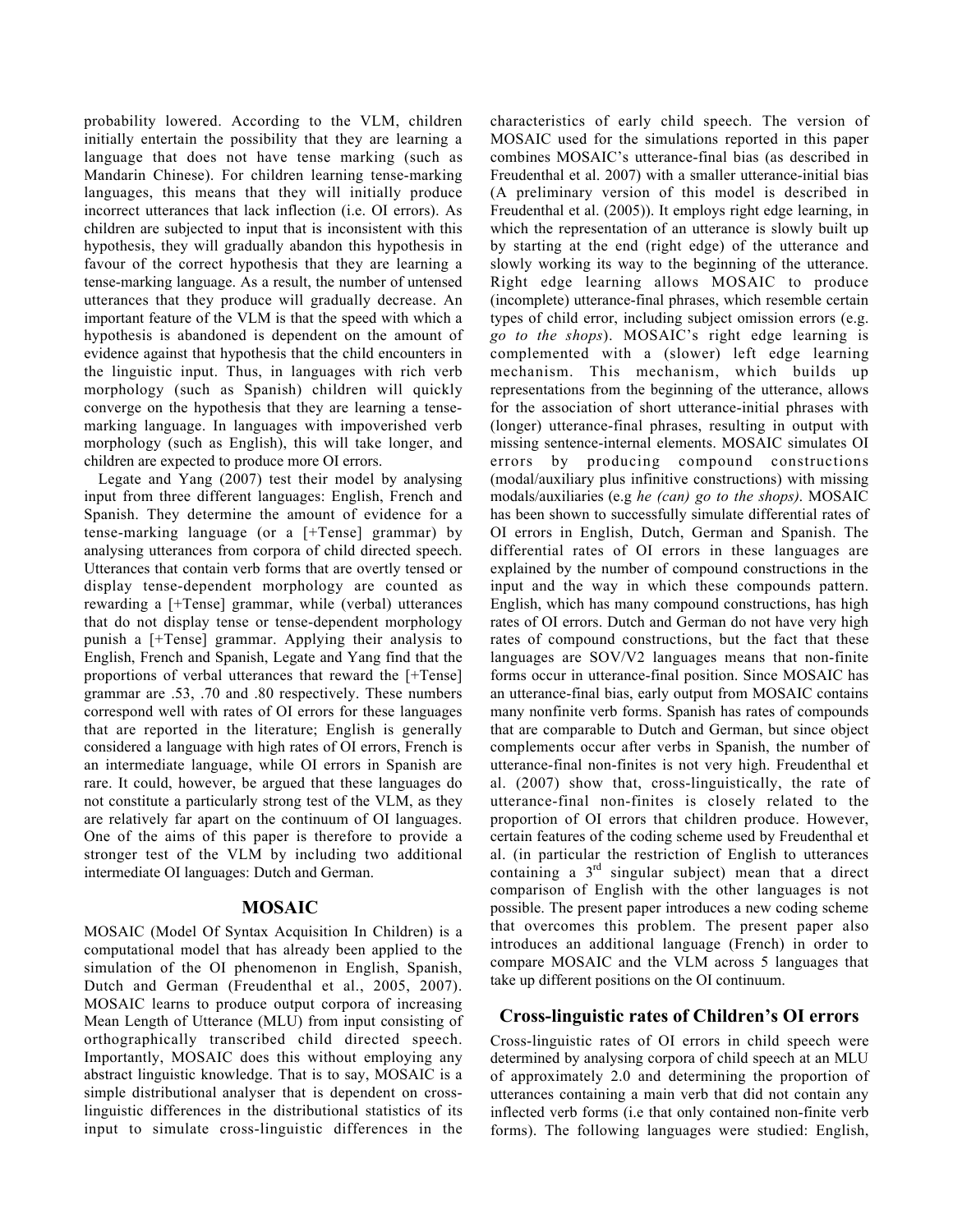Dutch, German, French and Spanish. The children analysed for the respective languages were drawn from the following corpora: Manchester (Theakston et al., 2001), Groningen (Bol, 1995), Leo (Behrens, 2006), Lyon (Demuth & Tremblay, 2008), and Nottingham (Aguado-Orea, 2004). Apart from the Leo corpus, all these corpora are available through the CHILDES data-base (MacWhinney, 2000). With the exception of English, distinguishing between finite and non-finite utterances is relatively straightforward as non-finite forms are easily distinguished from finite forms<sup>1</sup>. In English, however, such a procedure is hampered by the fact that all present tense forms except for the  $3<sup>rd</sup>$  singular match the infinitive. Thus, in contrast to the other languages studied, English OI errors can only be identified in 3rd singular contexts. In previous work with MOSAIC this difficulty was solved by restricting the analysis of English to utterances containing a  $3<sup>rd</sup>$  singular subject. However, the present study specifically aims to compare OI rates across languages. Since the restriction of English utterances to utterances containing a 3rd singular subject precludes such a comparison, the child data for English were hand coded and the context in the transcript was used to restrict the analysis to all utterances (including subjectless utterances) that were produced in a  $3<sup>rd</sup>$  singular context. For the other languages, where non-finite and finite forms are easily distinguished, an automated analysis was performed. Table 1 shows the results of this analysis. As can be seen in Table 1, there is clear cross-linguistic variation in the rates of OI errors. OI errors are rare in Spanish and extremely frequent in English and Dutch, with intermediate levels of error in German and French.

In order to determine whether the data from these children are representative for their languages, one additional child from each corpus was analysed. The proportion of OI errors for these children were: Anne (English): .87 (109); Peter (Dutch) .74 (290); Rah (German): .58 (178), Anais (French): .41 (203), Lucia (Spanish): .05 (62). These numbers suggest that the data presented in Table 1 are reasonably representative of children learning these languages, and are therefore suitable for a comparison of the VLM and MOSAIC.

Table 1: Cross-linguistic rates of OI errors at an MLU of approximately 2.0.

| $\cdots$ $\cdots$ $\cdots$ $\cdots$ |            |                  |  |  |
|-------------------------------------|------------|------------------|--|--|
|                                     | <b>MLU</b> | Prop. OI errors  |  |  |
|                                     |            | (Total number of |  |  |
|                                     |            | utterances)      |  |  |
| Becky (English)                     | 2.17       | .97(98)          |  |  |
| Matthijs (Dutch)                    | 2.06       | .77(347)         |  |  |
| Leo (German)                        | 2.08       | .58 (3967)       |  |  |
| Tim (French)                        | 1.96       | .32(250)         |  |  |
| Juan (Spanish)                      | 2.17       | .20(305)         |  |  |

 $<sup>1</sup>$  This is not strictly true for Dutch and German where plural</sup> present tense forms match the infinitive. However, since plural forms are relatively infrequent, this complication is unlikely to greatly affect the estimate of error rates.

### **Cross-linguistic predictions of the VLM**

The predictions of the VLM were tested by analysing the child-directed speech from the corpora analysed in the previous section, and determining the proportion of utterances that provide evidence that the language that the child is learning is a tense-marking language (i.e. a language with a [+Tense] grammar). Whether or not an utterance provides evidence for a [+Tense] grammar depends on whether or not the utterance contains verb forms in tensed position that are either overtly marked for tense or display tense-dependent morphology. Since languages differ in terms of the number of verb forms that are overtly marked for tense, this analysis differs for different languages. The analysis performed on English, French and Spanish matches that of Legate  $& Yang (2007)$ , to whom the reader is referred for further details. Due to space restrictions, only the analysis of English is briefly outlined here. In English, all  $3<sup>rd</sup>$  singular present tense forms carry the  $-s$  morpheme and are thus counted as rewarding the [+Tense] grammar. The other present tense forms do not display tensedependent morphology and are thus counted as punishing the [+Tense] grammar, as are present tense modals. Past tense modals, as well as (inflected forms of) copula and auxiliary *be* and *have* are marked for tense and thus reward the [+Tense] grammar. Thus, utterances like *He can go*, and *They go* do not display tense-dependent morphology and punish the [+Tense] grammar, while utterances like *He is going* and *He goes* reward the [+Tense] grammar. Regular past tense forms are slightly ambiguous as they match the participle. In line with Legate and Yang's analysis such forms were counted as tensed when they occurred in tensed position (i.e. in the absence of an auxiliary as in *He walked*), and as untensed when they did not occur in tensed position (i.e. in the presence of an auxiliary as in *They have walked*). The latter utterance was thus counted as punishing the [+Tense] grammar, unless the auxiliary itself was tensed (*He has walked*).

Legate and Yang do not perform an analysis of Dutch and German, and one therefore needs to assess Dutch and German verb morphology in order to determine what utterances reward and punish the [+Tense] grammar. Since Dutch and German verb morphology are almost identical, the analysis will be illustrated using an example of a (regular) Dutch verb: werken (work).

Table 2: Conjugation of a regular Dutch verb.

| Infinitive: werken                |               | Participle:gewerkt |  |
|-----------------------------------|---------------|--------------------|--|
|                                   | Present Tense | Past Tense         |  |
| $1st$ singular                    | Ik werk       | Ik werkte          |  |
| $2nd$ singular                    | Jij werkt     | Jij werkte         |  |
| $3rd$ singular                    | Hij werkt     | Hij werkte         |  |
| $1st$ plural                      | Wij werken    | Wij werkten        |  |
| $2nd$ plural                      | Jullie werken | Jullie werkten     |  |
| $\overline{3}^{\text{rd}}$ plural | Zij werken    | Zij werkten        |  |

As can be seen in Table 2, plural present tense forms match the infinitive and were thus counted as punishing the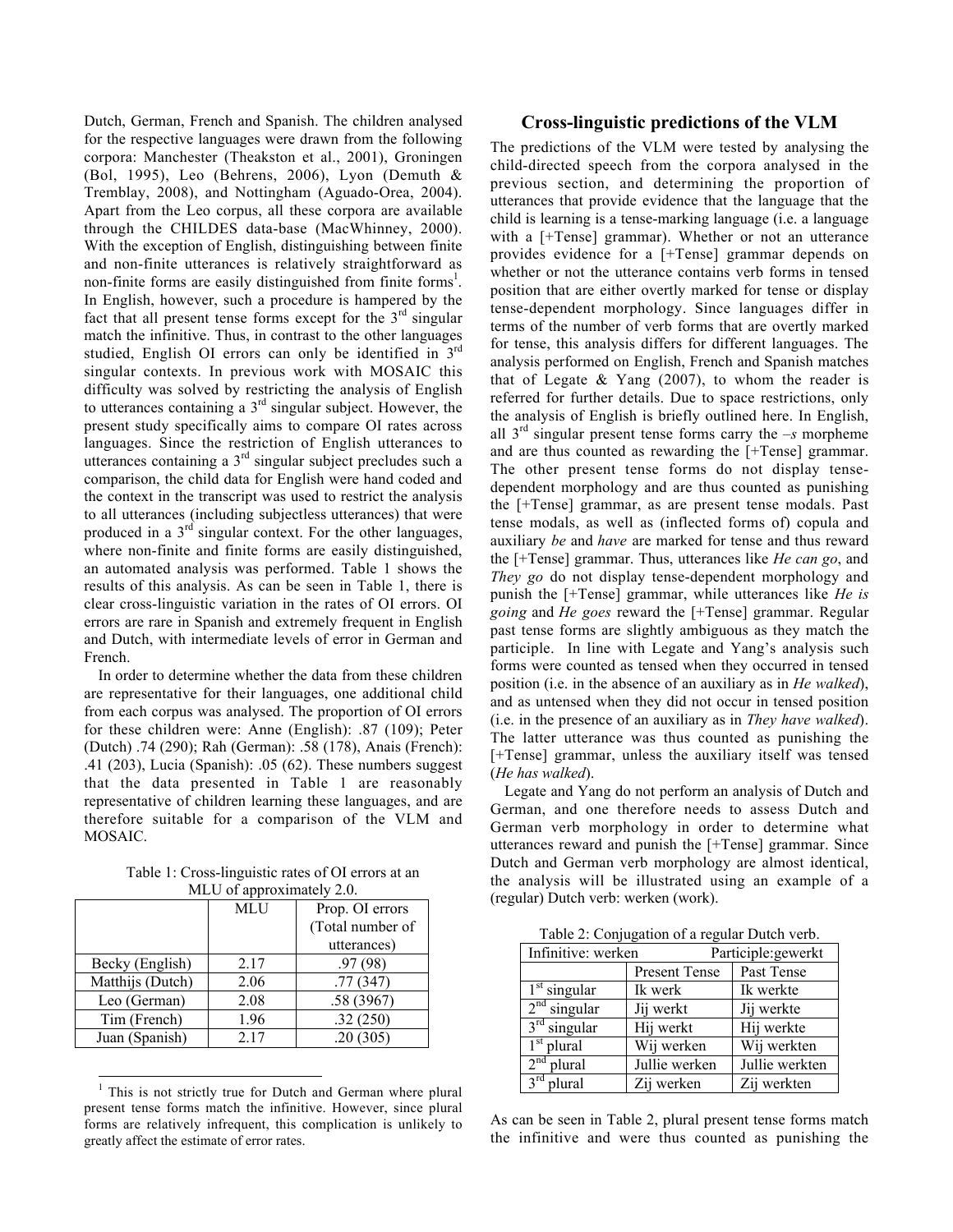[+Tense] grammar. Past tense forms and the  $2<sup>nd</sup>$  and  $3<sup>rd</sup>$ present tense singular display Tense (or Tense-dependent morphology) and were counted as rewarding the [+Tense] grammar. The 1st singular present tense form, while distinct from the infinitive, matches the verb stem. In line with Legate and Yang's analysis of English, French and Spanish, such forms were counted as punishing the [+Tense] grammar. Dutch and German modals differ from English modals in the sense that they inflect as main verbs (and can be used as main verbs). Thus, inflected modals (past tense and singular present tense, except when matching the stem) were counted as rewarding the [+Tense] grammar.

The inflection of German verbs is almost identical to the inflection of Dutch verbs, with the following exceptions. The 1st singular present tense has an *–e* suffix. Since this suffix consists of a single schwa (which is often not pronounced), this form was counted as a [+Tense] punishing stem. The  $2^{nd}$  singular present tense form has an  $-st$  (rather than  $-t$ ) suffix. Like the Dutch  $2<sup>nd</sup>$  singular, this form was counted as rewarding the [+Tense] grammar. The German  $2<sup>nd</sup>$  plural present Tense, has a *–et*, rather than *–en* suffix. Since this form does not match the infinitive, it was counted as rewarding the [+Tense] grammar. One final difference between Dutch and German is that in Dutch, but not in German, the 2nd singular present tense *–t* suffix is dropped in questions (which are formed through main verb inversion). Thus, the declarative *Jij werkt* (You work) is marked for Tense and rewards the [+Tense] grammar, but the interrogative *Werk jij?* (Work you?) is not. This feature of Dutch results in the number of stems in Dutch input being higher than in German.

The analysis of the amount of evidence for the [+Tense] marking grammar was performed in an identical manner for all five languages. Based on the analysis of the verb morphology, a list of verb forms that were and were not marked for Tense was drawn up. Next, an (automated) search was performed on all parental utterances in the corpus. All utterances that contained (at least one) verb form that was marked for Tense were counted as rewarding the [+Tense] grammar, while utterances that only contained verb forms that were not marked for Tense were counted as punishing the [+Tense] grammar. The proportion of utterances with Tensed verbs then constituted the amount of evidence for the [+Tense] grammar in that language. Table 3 displays the results of this analysis. The numbers derived for English, French and Spanish closely match those reported by Legate & Yang (.53, .70 and .80 respectively)

As can be seen in Table 3, the VLM correctly predicts the ordering of Spanish, French, German and Dutch. However, it fails to predict the high levels of OI errors in English, which actually provides more evidence for the [+Tense] grammar than Dutch. The VLM therefore predicts that Dutch children should make more OI errors than English children, when the data show the opposite pattern. One possible way of resolving this discrepancy would be to argue that the present analyses underestimate the amount of evidence for the [+Tense] grammar in Dutch and German

by treating stems (that do not match the infinitive) as punishing the [+Tense] grammar when they should be treated as rewarding the [+Tense] grammar. In fact, however, treating stems as if they rewarded the [+Tense] grammar results in a worse rather than a better fit to the child data. Thus, when Dutch and German stems are treated as tensed forms, the amount of evidence in Dutch and German increases to .85 and .83 respectively, levels that are even higher than the estimates for French and Spanish. This would result in the VLM predicting low levels of OI errors in Dutch and German. What's more, there is no longer a difference between German and Dutch in the amount of evidence for a [+Tense] grammar. This means that, if the VLM treated stems as rewarding the [+Tense] grammar, the model would fail to predict the differential rates of OI errors that exist between these languages.

| utterances in child-directed speech. |            |            |  |
|--------------------------------------|------------|------------|--|
|                                      | Number     | Proportion |  |
|                                      | of clauses | Tensed     |  |
| Becky (English)                      | 16138      | .54        |  |
| Matthijs (Dutch)                     | 8176       | .49        |  |
| Leo (German)                         | 18413      | .62        |  |
| Tim (French)                         | 14169      | .67        |  |
| Juan (Spanish)                       | 19044      |            |  |

Table 3: Cross-linguistic proportion of tensed

## **Cross-linguistic predictions of MOSAIC**

MOSAIC's predictions about cross-linguistic variation in rates of OI errors were derived by training MOSAIC on the child-directed speech of the children analysed in Table 1. The models were trained until their output reached an MLU of approximately 2.0. The models' output was then analysed in the same manner as the child data. Utterances were divided into utterances containing only non-finite verb forms (OI errors), and utterance that contained (at least one) finite verb form (or utterances containing both finite and non-finite verb forms). Next, the proportion of OI errors was determined. As with the child analysis, such an analysis is problematic in English where an OI error can only be reliably diagnosed in a 3rd singular context. The solution to this problem was similar to the one employed in the child analysis (where the corpus was hand coded for  $3<sup>rd</sup>$  singular contexts). The entire input corpus  $($   $\sim$  25,000 utterances) was hand coded to determine which verbs were uttered in a 3<sup>rd</sup> singular context. All such verbs were tagged for having occurred in a  $3<sup>rd</sup>$  singular context. This made it possible to differentiate utterances in MOSAIC's output that had been learned from a 3rd singular context (e.g. (*he can) go-3RD*) from those that had been learned from a non- $3<sup>rd</sup>$  singular context (e.g. *you can go*). Table 4 presents the rates of OI errors in MOSAIC's output. As can be seen in Table 4, MOSAIC performs slightly better than the VLM in that it correctly predicts the ordering of OI errors across the five languages: Spanish < French < German < Dutch < English. It is also apparent, however, that MOSAIC underestimates the levels of OI errors in English to a far greater extent than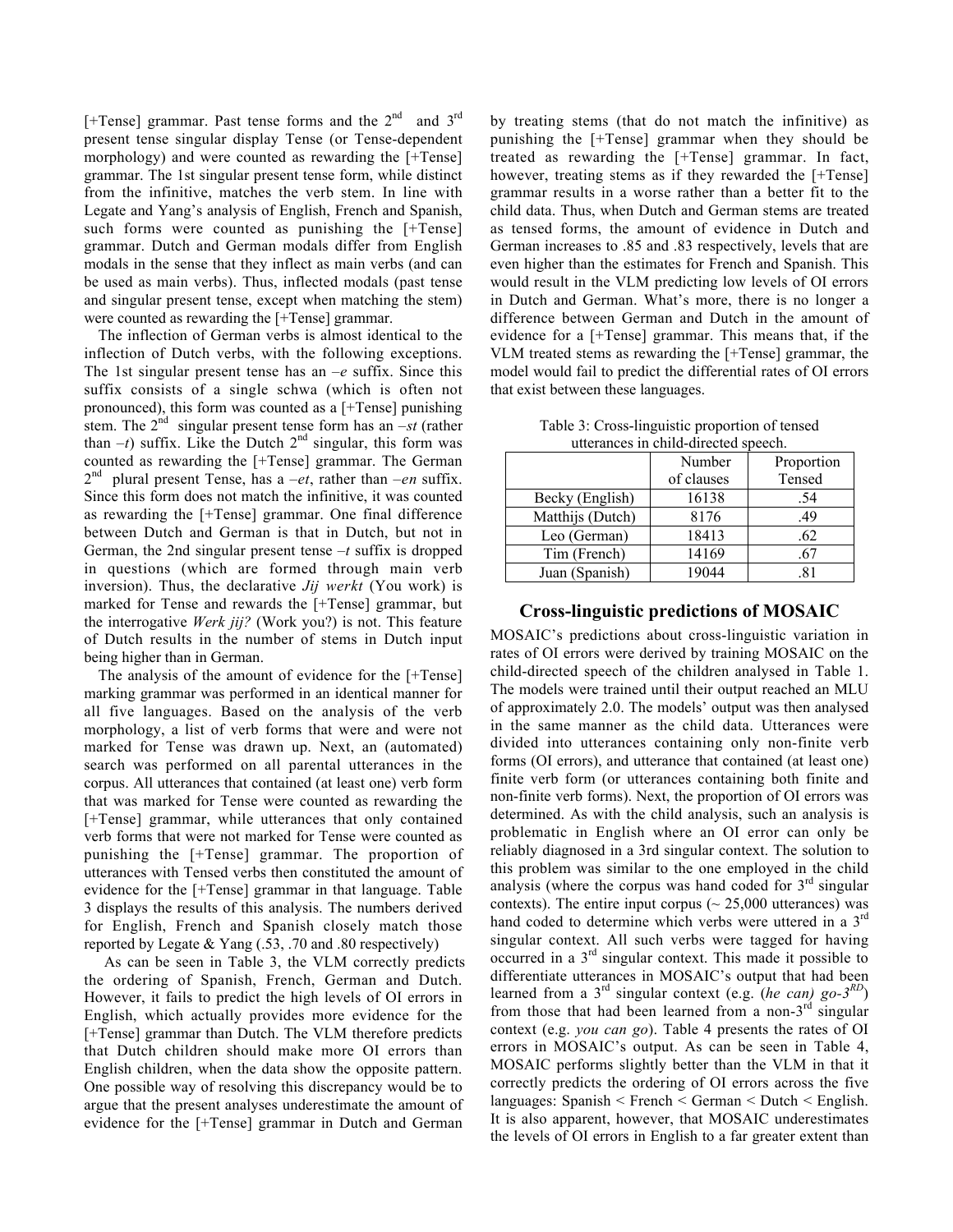it does for the other languages. Thus, like the VLM, MOSAIC has difficulty explaining the high levels of OI errors found in English children. The fact that English is a special case is underscored by an analysis of the proportion of utterance-final non-finites in the input (.89 for English, .87 for Dutch, .69 for German, .40 for French and .21 for Spanish). Rates of OI errors in English children are higher than the proportion of utterance-final non-finites, whereas they are lower for all other languages. A possible explanation for this discrepancy will be discussed in the conclusions.

| Tuble 1. I Topollion of OT chold in MODI HC models |      |             |
|----------------------------------------------------|------|-------------|
|                                                    | MLU  | Prop. $(N)$ |
| Becky (English)                                    | 2.07 | .72(119)    |
| Matthijs (Dutch)                                   | 1.95 | .65(561)    |
| Leo (German)                                       | 1.96 | .49(1508)   |
| Tim (French)                                       | 1.95 | .32(510)    |
| Juan (Spanish)                                     | 2.08 | .15(1514)   |

Table 4: Proportion of OI errors in MOSAIC models

# **Distinguishing between MOSAIC and VLM**

While MOSAIC and the VLM make surprisingly similar predictions regarding the levels of OI errors in the different languages, there is an area where the two theories clearly make different predictions. Since the VLM operates at the level of the grammar, it predicts that children's rates of OI errors will be roughly equal across different verbs. That is, since the child probabilistically represents the need for verbs to be tensed in the language it is learning (and this probability is determined by the amount of evidence for the [+Tense] grammar in the input), it should apply Tense with equal probability regardless of the identity of the verb it produces. According to MOSAIC, the nature of the child's output is more directly determined by the input it hears. OI errors are compound finites with missing modals or auxiliaries. MOSAIC therefore predicts that the verbs produced as OI errors will be those that occur in compound finites in the input, whereas verbs that tend to occur in finite form in the input will rarely be used in non-finite form.

In order to test for such lexical effects, finite and nonfinite uses of verbs by the children analysed earlier were tabulated on a verb-by-verb basis. That is, across the languages we assessed for each individual (main) verb how often it was used as a correct finite form and an incorrect infinitive form. Next, the parental speech directed at these children was analysed to determine how often the target verbs used by the children were used as a finite form (in a simple finite utterance) or as an infinitive in a compound construction. A high correlation (across verbs) between these rates of finite and infinitive use constitutes strong evidence that children's OI errors are not finite constructions with missing inflection, but rather compound constructions with missing modals or auxiliaries. Such a finding would be problematic for the VLM. Where possible (in English, Dutch and German) the analysis was carried out on a sample of child speech where finite and non-finite verbs occurred at roughly equal rates. For Spanish and

French this was not possible (as the children produced few OI errors), and the sample analysed in Table 1 (at an MLU of 2.0) was used. Using a sample with few OI errors inevitably means that the likelihood of finding a significant correlation is reduced, as the variation in the sample is decreased relative to a sample where finite and infinitive uses occur at roughly the same rates.

As in the earlier analyses, the analysis of English was restricted to utterances produced in  $3<sup>rd</sup>$  singular contexts. In addition, in the German and Dutch analyses, plural forms were counted as finites, rather than as the infinitives they match. The correlations between children's infinitive uses and parental compound uses of individual verbs are displayed in Table 5. Two correlations are reported for each language. The first correlation was computed on all verbs produced by the child. This set includes verbs that were used only once. Such verbs are likely to contribute to sampling error as their estimate of finite usage is likely to be somewhat unreliable. A second correlation was therefore computed on a restricted set of verbs: verbs that were used at least three times by the child. This restricted set is likely to provide a better estimate of the child's finite and infinitive usage.

Table 5: Correlations between children's level of finiteness marking and parental use of compound constructions. (Number of contributing verbs in parentheses).  $+ = p < 0.10$ ,  $* = p < 0.5$   $** = p < 0.1$ 

| $\cdot$ . $\cdot$ . | $\cdot$ $\cdot$ $\cdot$ |                 |
|---------------------|-------------------------|-----------------|
|                     | Full set                | Restricted set  |
| English             | $.35*(43)$              | $.55*(15)$      |
| Dutch               | $.71**$ (102)           | $.83**$ (59)    |
| German              | $.48**$<br>143)         | $.68**$<br>(69) |
| French              | $.45**$ (75)            |                 |
| Spanish             | .40**                   | (43)            |

As can be seen in Table 5, there are clear lexical effects in all of the five languages. Thus, nine out of ten correlations are significant at  $p < .05$ , and the remaining correlation (Spanish) is marginally significant  $(p = 0.056,$  two-tailed). These results are difficult to explain in terms of the VLM, and provide strong evidence for the claim that OI errors are learned from compound finites in the input.

#### **Conclusions**

This paper set out to test two accounts (MOSAIC and the VLM) of cross-linguistic differences in the rate at which children produce OI errors. The analyses reported suggest that both MOSAIC and the VLM fit the cross-linguistic data surprisingly well. Both models correctly predict the relative order of rates of OI errors in Spanish, French, German and Dutch. However, both models also struggle with the high rates of OI errors in English. A further analysis showed clear evidence of lexical effects in the data, which are predicted by MOSAIC, but are problematic for the VLM.

The reason that the VLM fails to predict the high levels of OI errors in English appears to be that it operates at too high a level of abstraction. Thus, while the evidence for tense